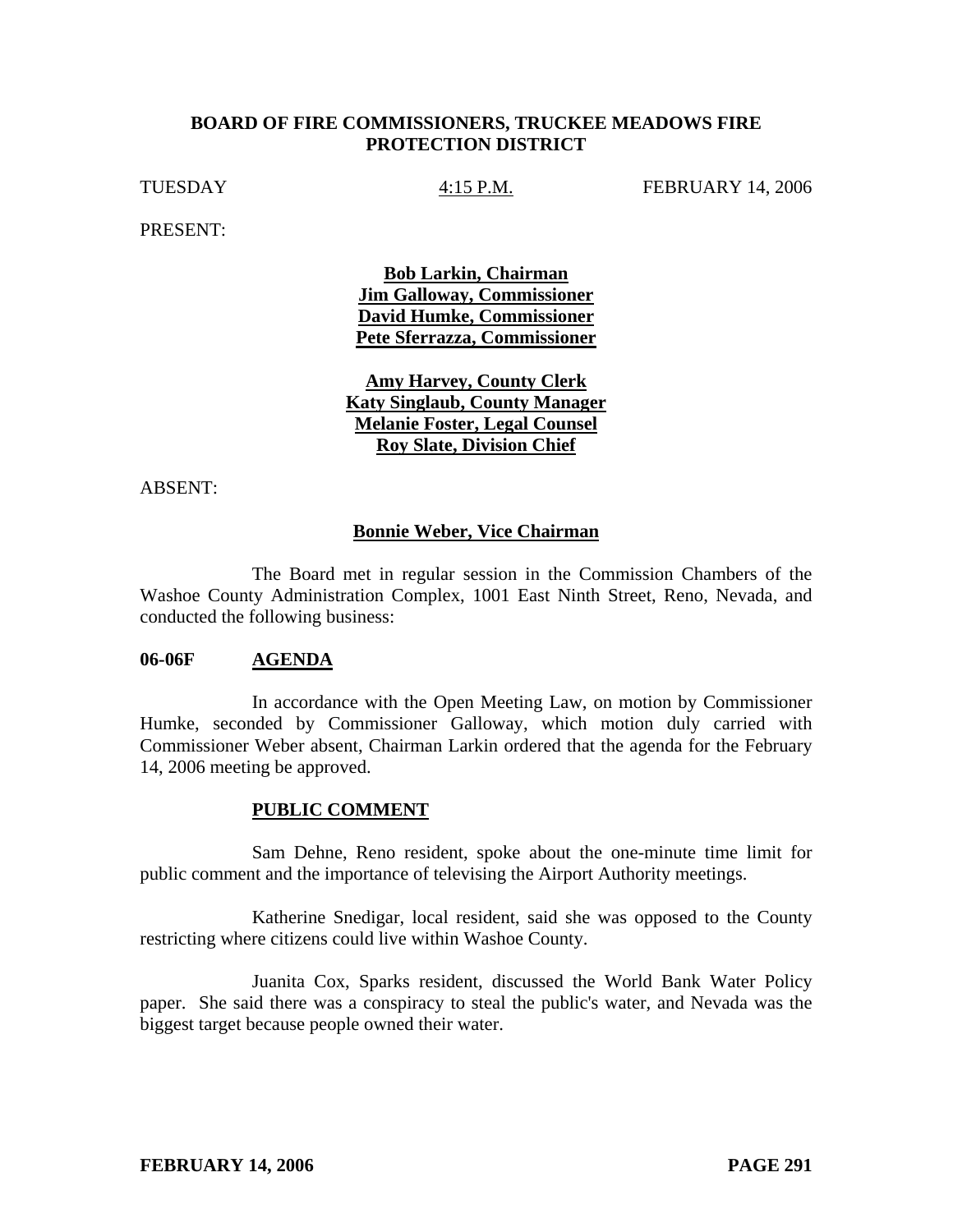### **06-07F VOLUNTEER/AUXILIARY REPORT – JANUARY 2006**

 Roy Slate, Division Chief, stated the plans for the Cold Springs Fire Station addition were to be submitted to the Building Department on February 21, 2006.

 On motion by Commissioner Galloway, seconded by Commissioner Humke, which motion duly carried with Commissioner Weber absent, Chairman Larkin ordered that the Volunteer/Auxiliary Report for January 2006 be accepted.

## **06-08F PURCHASE – MOHAWK MOBILE LIFTING COLUMNS**

 Commissioner Galloway asked about the costs and other bids for the Mohawk Mobile Lifting Columns.

 Roy Slate, Division Chief, commented the cost was slightly higher than expected; and he clarified there was only one bid received for the mobile lifting columns.

 Upon recommendation of Chief Slate, through Paul Wagner, Fire Chief, on motion by Commissioner Humke, seconded by Commissioner Galloway, which motion duly carried with Commissioner Weber absent, Chairman Larkin ordered that the purchase of Mohawk Mobile Lifting Columns from Midstate Automotive Equipment Company, based on Washoe County Invitation to Bid No. 2514-06 in the amount of \$39,897.18, be approved.

# **06-09F FIRST READING OF AN ORDINANCE – AMENDING WCC CHAPTER 60 – INTERNATIONAL FIRE CODE**

 Melanie Foster, Legal Counsel, clarified the Board of Fire Commissioners were required to endorse the first reading and move it forward to the Board of County Commissioners.

 In response to Chairman Larkin, Ms. Foster explained the procedure was to bring the code changes before the Commissioners in both their roles and ask that the changes be adopted and endorsed by the Board of Fire Commissioners and then as the Board of County Commissioners. She added this procedure was followed in order for it to be codified in the Washoe County Code. She noted the County Clerk would complete the reading and assign a bill number during the County Commission meeting.

 Commissioner Galloway inquired when the ordinance would take effect upon approval and adoption.

 David Mills, Reno Fire Department Captain, verified the adoption date would be set for March 14, 2006, and the District was aiming for an April 1, 2006 effective date.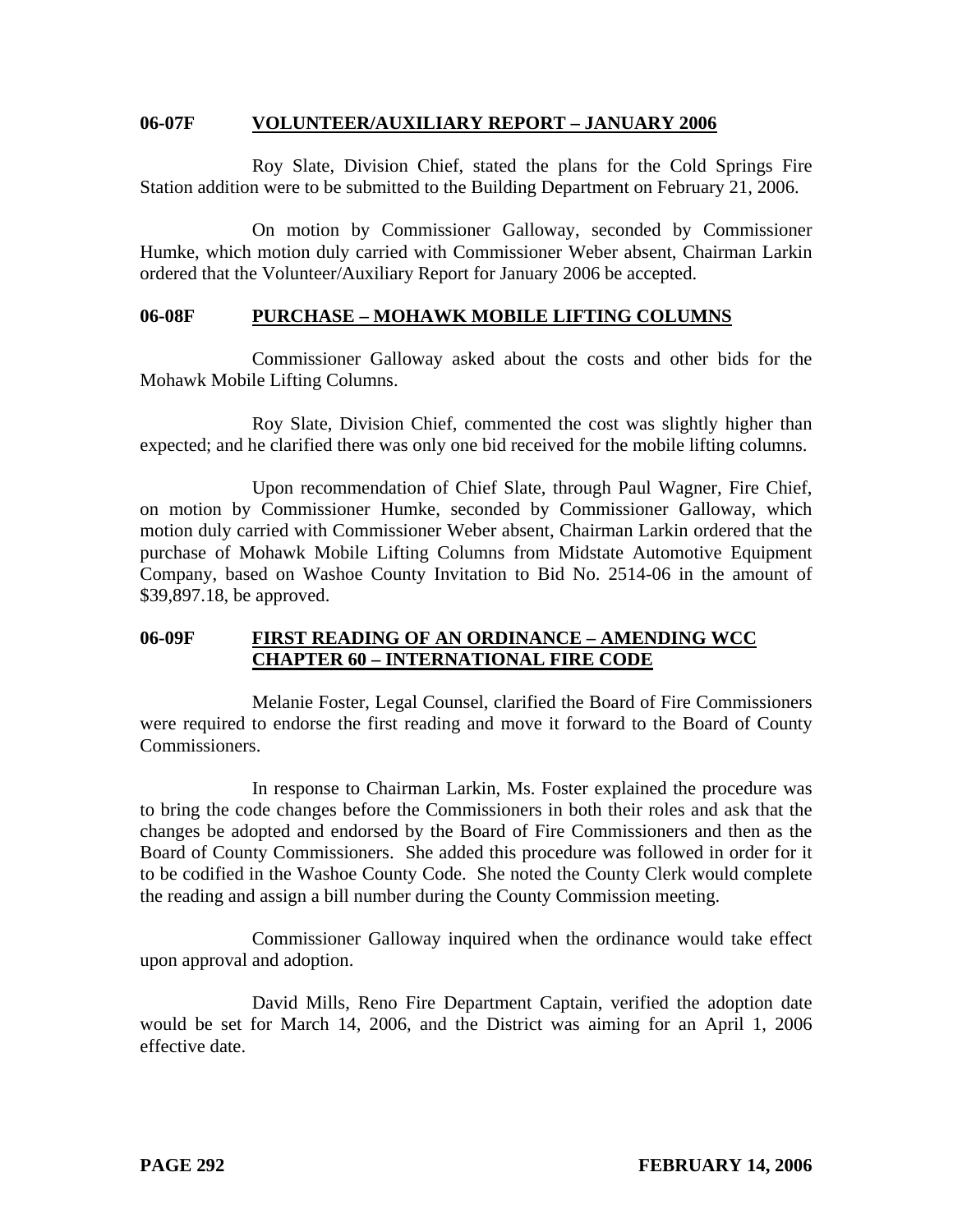Commissioner Galloway asked about the fees that were a part of the ordinance, and Captain Mills confirmed the amendments included fees.

 Commissioner Galloway asked if the District Attorney could look into a modification of the ordinance to prevent some of the unforeseen problems the County had experienced in the past.

 Captain Mills clarified the District enforced the document on the day a person made application for their plans. He commented, if a project was in the pipeline, previously adopted codes and ordinances could be used to prevent them from having to redesign their plan. He confirmed the Fire Marshall or the Building Official would make the decision depending upon the code, and he acknowledged the District looked at situations on a case-by-case basis. He verified this language was already in the nationally adopted codes and standards.

 Ms. Foster commented the 2003 version of the Uniform Fire Code was being adopted. She said many design professionals and contractors had possibly worked with the updated code in other jurisdictions. She recognized this had been in the works for a length of time, and it followed on the City of Reno's adoption. She noted the County and the City desired to do as much as possible to make sure the codes were the same. Ms. Foster stated the uniform codes contained the type of language that made sure no one would be caught in a situation that they could not move forward with their project. She agreed to look at the language; and, if it was not sufficient, she would come back with proposed alterations to make it more lenient than what currently existed.

 Commissioner Galloway said he would support moving it forward to introduction with a possible change of more leniency as to the effective date in certain hardship cases, per the discretion of the District Attorney. He stated he would feel more comfortable asking for the effective date to be 90 days after adoption of the ordinance, and Captain Mills agreed.

 Juanita Cox, Sparks resident, commented on the various fees and said she would like better definitions of the items listed in the ordinance.

 Commissioner Humke asked if it was agreed by contract to pass ordinances such as this when fire services were consolidated. Chief Slate replied it was not part of the contract. He said for many years the City and the County had endeavored to adopt codes that were as close as possible.

 County Manager Katy Singlaub remarked staff was working on the building and safety component in order to provide greater consistency in the codes. She said the Fire Code mirrored what had been done with the Building Code.